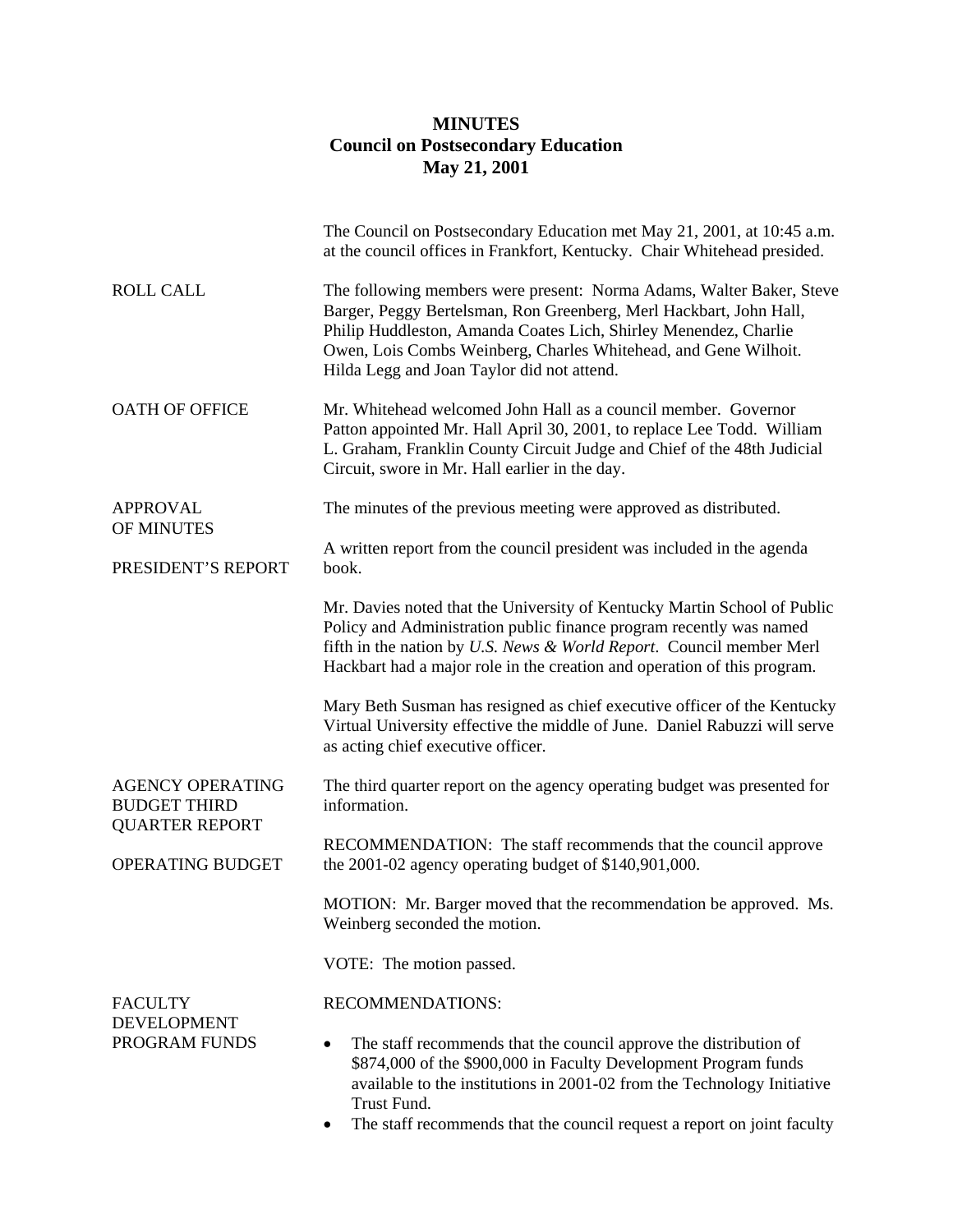|                                           | development efforts, due from the chief academic officers at the July<br>meeting.                                                                                                                                                                                                                                                             |
|-------------------------------------------|-----------------------------------------------------------------------------------------------------------------------------------------------------------------------------------------------------------------------------------------------------------------------------------------------------------------------------------------------|
|                                           | MOTION: Mr. Baker moved that the recommendations be approved. Mr.<br>Barger seconded the motion.                                                                                                                                                                                                                                              |
|                                           | VOTE: The motion passed.                                                                                                                                                                                                                                                                                                                      |
|                                           | Mr. Whitehead stressed the need for institutional collaboration and<br>cooperation on this issue.                                                                                                                                                                                                                                             |
|                                           | Mr. Davies used as an example Western Kentucky University's Web-based<br>program to teach faculty to build Web-based courses. He said it would be<br>nice to see other institutions using Western's Web-based program and<br>build on that existing program rather than starting similar programs at their<br>institutions.                   |
| <b>ACTION AGENDA</b><br>PROGRAM FUNDS     | RECOMMENDATON: The staff recommends that the council approve<br>the distribution of \$8,465,945 of the \$10 million in Action Agenda<br>Program funds available in 2001-02 from the Regional University<br><b>Excellence Trust Fund.</b>                                                                                                      |
|                                           | MOTION: Mr. Barger moved that the recommendation be approved. Ms.<br>Menendez seconded the motion.                                                                                                                                                                                                                                            |
|                                           | Mr. Greenberg suggested adding a requirement for annual or biennial<br>reports to determine the success of the program and evaluate the use of<br>funds.                                                                                                                                                                                      |
|                                           | Mr. Davies said that the recommendation would be modified to include a<br>request for annual reports through the next several years.                                                                                                                                                                                                          |
|                                           | Ms. Bertelsman said that she would like to see more evidence of<br>collaboration. She asked the staff to review the application process and<br>then discuss ways to reward the institutions for their efforts of<br>collaboration.                                                                                                            |
|                                           | Mr. Hackbart asked about the process for reviewing the proposals.                                                                                                                                                                                                                                                                             |
|                                           | Jim Applegate, council vice president for academic affairs, said that the<br>proposals were submitted by the institutions. A review team composed of<br>council staff reviewed the proposals and identified those that fell clearly<br>within the Action Agenda guidelines. Staff then worked with the<br>institutions on needed adjustments. |
|                                           | VOTE: The motion passed.                                                                                                                                                                                                                                                                                                                      |
| KY PLAN FOR EQUAL<br><b>OPPORTUNITIES</b> | Mr. Barger gave an update on the partnership agreement with the U.S.<br>Department of Education's Office for Civil Rights.                                                                                                                                                                                                                    |
|                                           | Mr. Barger reported that at the April 16 meeting of the Committee on<br>Equal Opportunities the committee voted to recommend to the council that                                                                                                                                                                                              |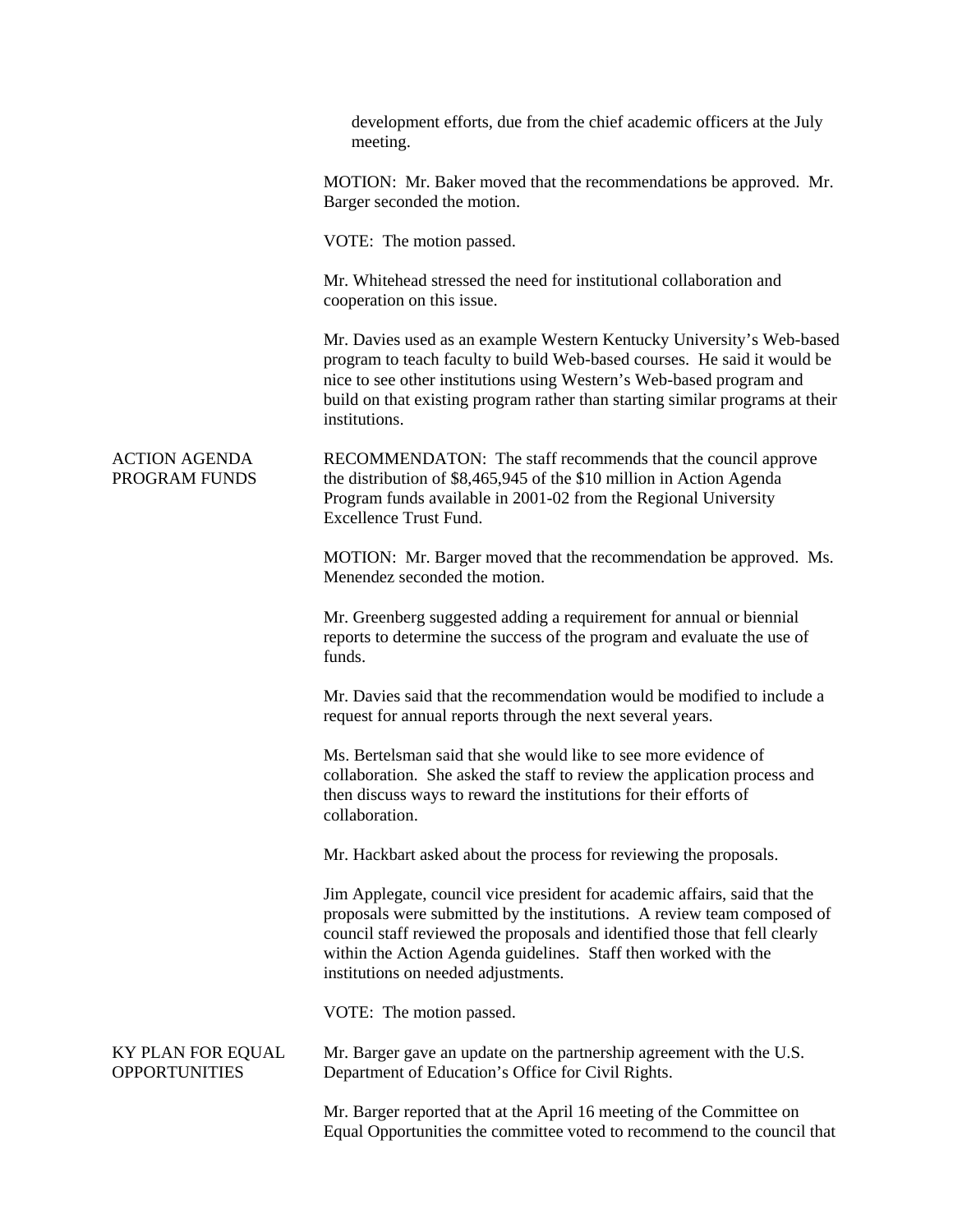|                                                                   | the Morehead State University request for a qualitative waiver be denied<br>because the institution failed to achieve its commitments in five areas. The<br>committee may reconsider the request at its August 20 meeting. At the<br>April 16 meeting, the institution produced a memorandum and made some<br>commitments that if followed through may allow the institution to make a<br>valid request for the qualitative waiver at the August meeting. |
|-------------------------------------------------------------------|-----------------------------------------------------------------------------------------------------------------------------------------------------------------------------------------------------------------------------------------------------------------------------------------------------------------------------------------------------------------------------------------------------------------------------------------------------------|
| <b>QUALITATIVE WAIVER</b>                                         | MOTION: Mr. Barger moved that the Morehead State University request<br>for a qualitative waiver be denied. Mr. Baker seconded the motion.                                                                                                                                                                                                                                                                                                                 |
|                                                                   | VOTE: The motion passed.                                                                                                                                                                                                                                                                                                                                                                                                                                  |
|                                                                   | Mr. Whitehead announced the appointment of Raul Cunningham of<br>Lexington to the Committee on Equal Opportunities to replace Benjamin<br>Richmond.                                                                                                                                                                                                                                                                                                       |
| P-16 COUNCIL REPORT                                               | A report of the P-16 Council activities was provided for information. Mr.<br>Whitehead announced that Norma Adams has been reappointed to a three-<br>year term.                                                                                                                                                                                                                                                                                          |
| P-16 LITERACY AND<br><b>MATHEMATICS</b><br><b>ALIGNMENT TEAMS</b> | RECOMMENDATION: The P-16 Council recommends that the council<br>approve the recommendations of the P-16 literacy and mathematics<br>alignment teams in an effort to improve the transition from high school to<br>postsecondary education and to reduce the need for postsecondary<br>remediation in English and mathematics.                                                                                                                             |
|                                                                   | Mr. Davies said the teams were formed to align competency standards,<br>curricula, and assessment measures so high school graduates will not need<br>remedial courses in college. These recommendations will require policy<br>changes at state, institutional, and local levels. The staffs of the<br>Department of Education and the council will develop specific plans.                                                                               |
|                                                                   | MOTION: Ms. Weinberg moved that the recommendations be approved.<br>Mr. Huddleston seconded the motion.                                                                                                                                                                                                                                                                                                                                                   |
|                                                                   | The recommendation to train P-12 teachers in all content fields to teach<br>reading, writing, oral communication, active listening, media literacy, and<br>the use of technology was discussed. Nothing in the curriculum beyond<br>the fourth grade trains teachers to recognize learning disabilities. Ms.<br>Bertelsman said that this was a surprising discovery for the postsecondary<br>members of the committee.                                   |
|                                                                   | VOTE: The motion passed.                                                                                                                                                                                                                                                                                                                                                                                                                                  |
|                                                                   | MOTION: Ms. Adams made a motion to commend the P-16 alignment<br>teams, particularly Peggy Bertelsman and Carol Gabbard, chairs of the<br>literacy and mathematics teams. Mr. Barger seconded the motion.                                                                                                                                                                                                                                                 |
| <b>COMMISSIONER OF</b><br><b>EDUCATION REPORT</b>                 | VOTE: The motion passed.<br>Mr. Wilhoit gave a report from the Kentucky Board of Education.<br>Activities include setting performance standards for the new accountability<br>system, providing a support system for principals and potential principals,                                                                                                                                                                                                 |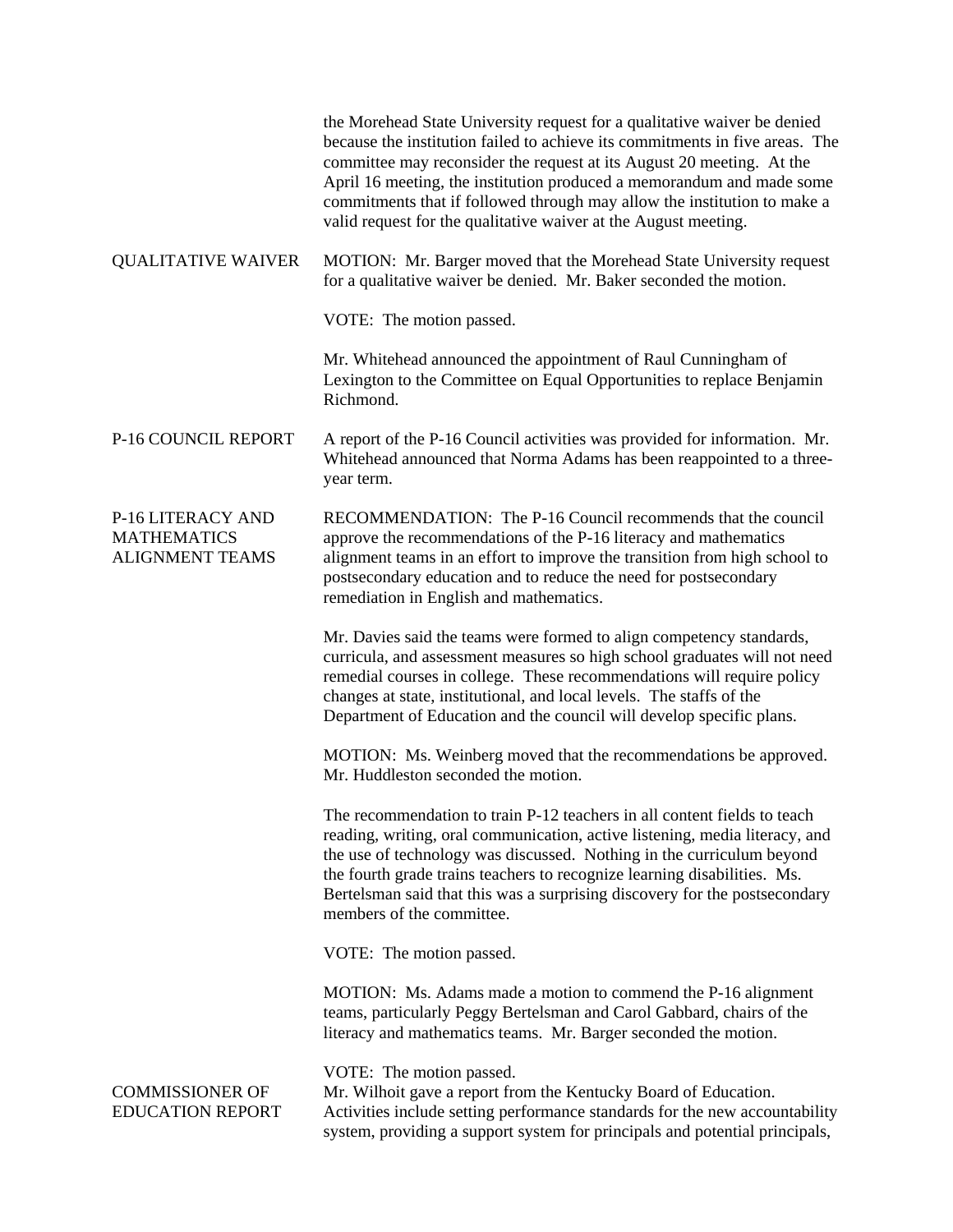|                                                           | and discussing the redesign of high school to break down barriers from the<br>twelfth grade to college and to strengthen the senior year.                                                                                                                                                                                                                                                                                                                                                                                                                                                                             |
|-----------------------------------------------------------|-----------------------------------------------------------------------------------------------------------------------------------------------------------------------------------------------------------------------------------------------------------------------------------------------------------------------------------------------------------------------------------------------------------------------------------------------------------------------------------------------------------------------------------------------------------------------------------------------------------------------|
| <b>PUBLIC</b><br><b>COMMUNICATIONS</b><br><b>CAMPAIGN</b> | In its 2000 session, the General Assembly appropriated \$1 million of adult<br>education money for a communications campaign aimed at adults. The<br>legislature also appropriated in the second year of the biennium \$1.5<br>million from lottery revenue to focus the campaign on postsecondary<br>education. A request for proposals was issued in January. The Louisville-<br>based advertising firm, Red7e, and its public relations partner,<br>Guthrie/Mayes, were selected. Representatives of Red7e introduced the<br>general approach of the campaign, including media and public-relations<br>strategies. |
| KYVU/KYVL<br><b>REPORT</b>                                | Mary Beth Susman reported on the Kentucky Virtual University and the<br>Kentucky Virtual Library. Recent activities include                                                                                                                                                                                                                                                                                                                                                                                                                                                                                           |
|                                                           | The Distance Learning Advisory Committee March meeting was<br>٠<br>devoted to learning about future technologies available for distance<br>delivery.<br>A partnership has been established with the Education Professional<br>$\bullet$                                                                                                                                                                                                                                                                                                                                                                               |
|                                                           | Standards Board to provide a Web site for training and assessment of<br>educators.                                                                                                                                                                                                                                                                                                                                                                                                                                                                                                                                    |
|                                                           | The University of Kentucky and the KYVU have agreed to develop an<br>٠<br>online writing center.                                                                                                                                                                                                                                                                                                                                                                                                                                                                                                                      |
|                                                           | A press conference was held in April to announce that the KYVU and<br>$\bullet$<br>the Kentucky National Guard will provide work stations in three of the<br>National Guard armories in counties with the least Internet access -<br>Tompkinsville in Monroe County, Jackson in Breathitt County, and<br>Marion in Crittenden County.                                                                                                                                                                                                                                                                                 |
|                                                           | The Southeastern Library Network selected the KYVL for the "Multi-<br>٠<br>type Library Cooperation Award" for SOLINET's 2001 outstanding<br>library programs.                                                                                                                                                                                                                                                                                                                                                                                                                                                        |
|                                                           | Mr. Davies thanked Dr. Susman for her work during her two years as chief<br>executive officer of the KYVU.                                                                                                                                                                                                                                                                                                                                                                                                                                                                                                            |
|                                                           | Dr. Susman said she has had a wonderful opportunity to begin the most<br>comprehensive virtual university in the United States. She thanked the<br>council members and the Distance Learning Advisory Committee for their<br>support.                                                                                                                                                                                                                                                                                                                                                                                 |
|                                                           | Ms. Weinberg thanked Dr. Susman for her energy, creativity, and vision.                                                                                                                                                                                                                                                                                                                                                                                                                                                                                                                                               |
|                                                           | MOTION: Ms. Bertelsman moved that the council pass a resolution<br>showing thanks and appreciation to Dr. Susman for all she has done for the<br>KVYU. Mr. Huddleston seconded the motion.<br>VOTE: The motion passed.                                                                                                                                                                                                                                                                                                                                                                                                |
|                                                           | Ms. Adams presented the report of the Academic Affairs Committee.                                                                                                                                                                                                                                                                                                                                                                                                                                                                                                                                                     |
|                                                           | RECOMMENDATIONS:                                                                                                                                                                                                                                                                                                                                                                                                                                                                                                                                                                                                      |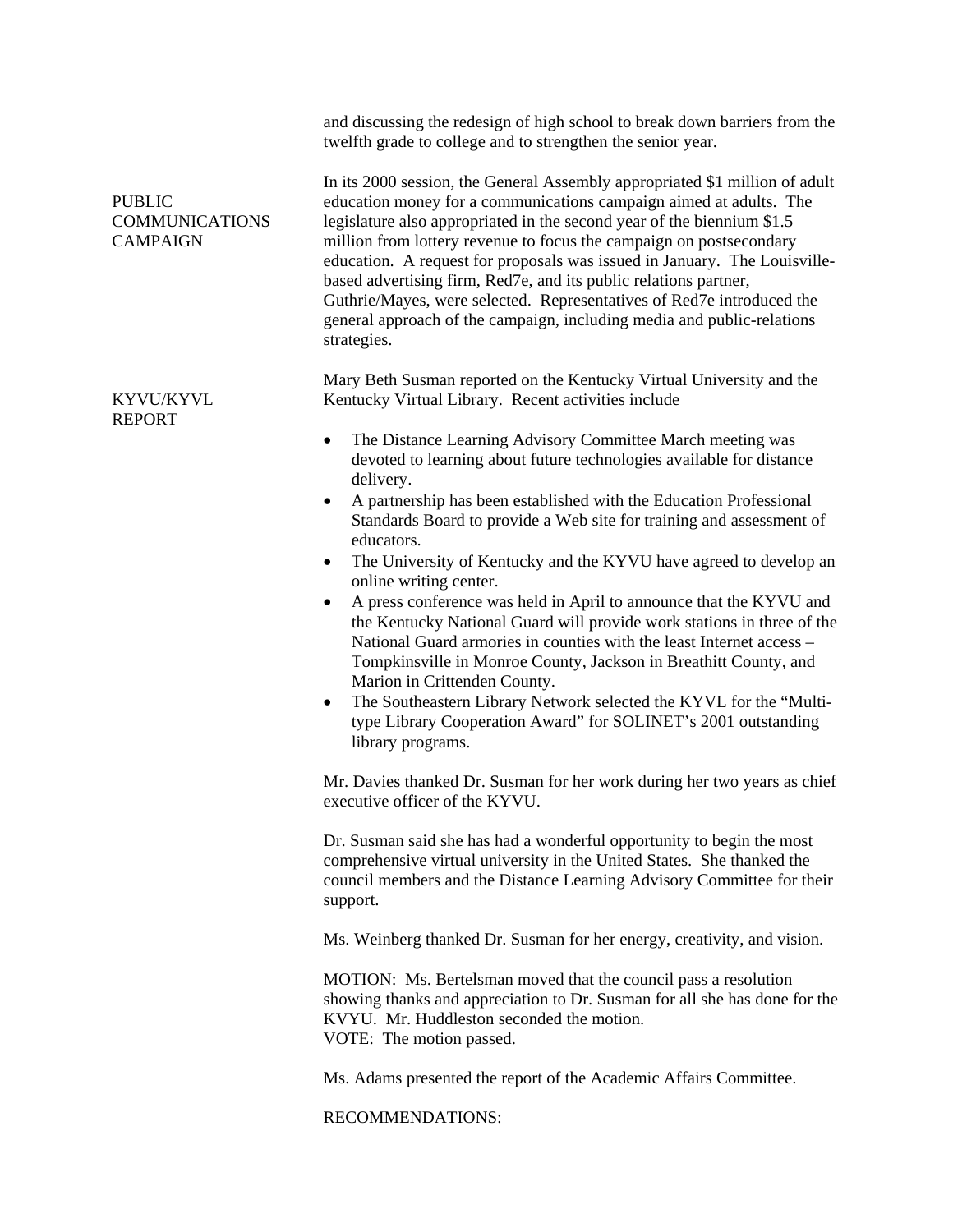## JOINT ENGINEERING

PROGRAMS The council staff recommends:

- That proposed joint baccalaureate engineering programs involving the University of Kentucky or the University of Louisville be considered within the band of existing baccalaureate engineering programs at UK and UofL. This means that joint baccalaureate engineering programs involving UK or UofL could be established with review by the boards of all universities involved in the joint program without further council review. No joint engineering program can be established without board review from all partner universities.
- That the council recognize the following four proposed joint baccalaureate engineering programs as the first such programs to be covered by the review process recommended above: Western Kentucky University and UofL in electrical engineering, WKU and UK in mechanical engineering, WKU and UK in civil engineering, and Murray State University and UofL in electrical and telecommunications engineering. All four programs are scheduled to begin fall 2001.
- That the council consider the extensive statewide discussion of these four programs in 2001-02 as fulfilling the required 45-day Kentucky Postsecondary Program Proposal System commentary period. Future joint engineering proposals will be posted to the KPPPS Web-system for statewide review.
- That the council commend Western Kentucky University, Murray State University, the University of Kentucky, and the University of Louisville for progress made toward creating the four joint baccalaureate engineering degree programs.
- That the council request reports from the four universities at its July, September, and November 2001 and January 2002 meetings on the status of the four joint programs.
- That the council affirm its commitment to the July 17, 2000, "Strategy for Statewide Engineering Education in Kentucky." The strategy includes the principle of an accelerated review process for joint baccalaureate engineering programs and the principle of cost-sharing between the Commonwealth and the universities for the long-term funding of the proposed joint engineering programs.

MOTION: Ms. Adams moved that the recommendations be approved. Ms. Weinberg seconded the motion. VOTE: The motion passed.

Ms. Adams said that at the Academic Affairs Committee meeting Dr. Carol Garrison, provost of the University of Louisville, said that there needs to be discussions about how to finance these programs.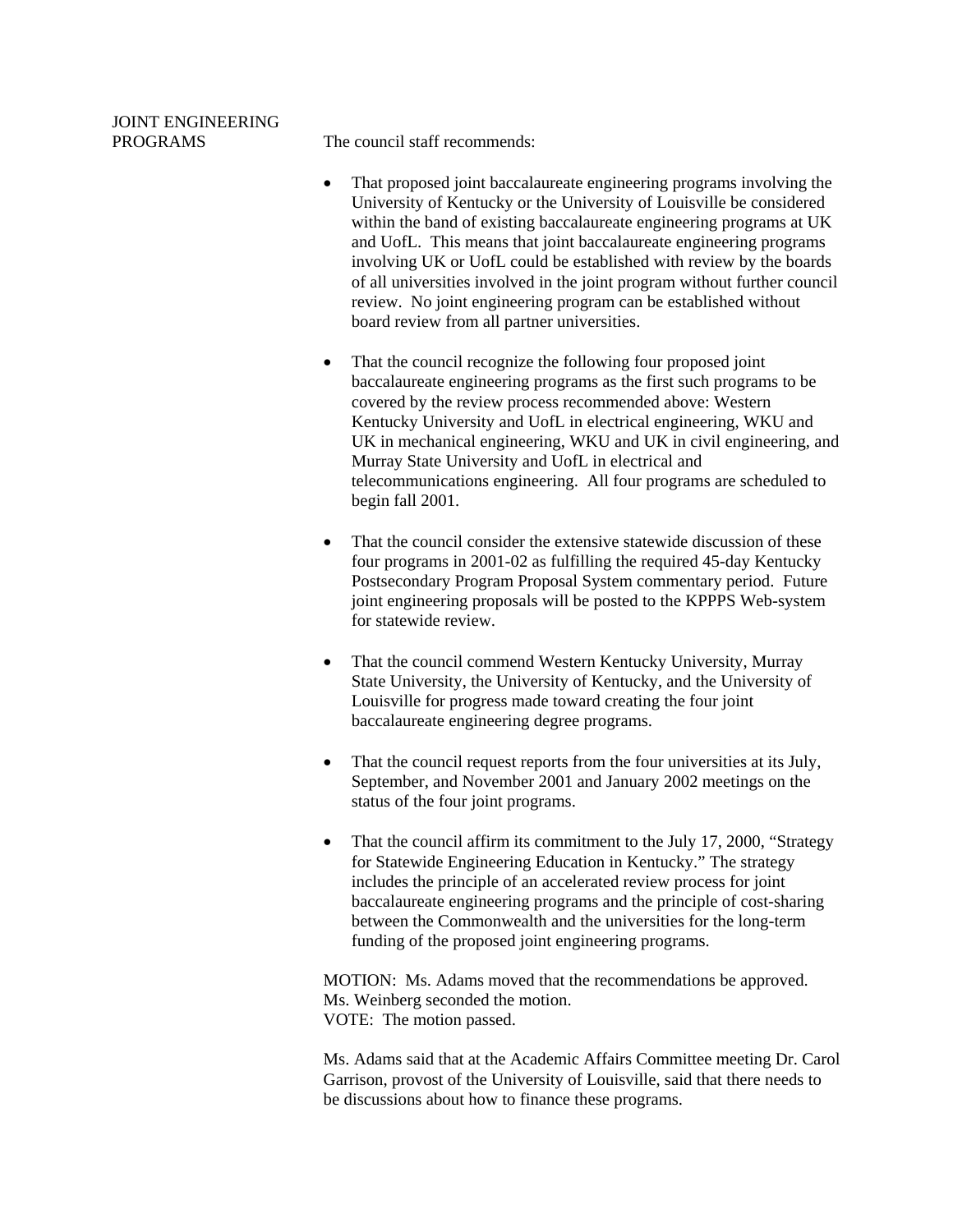| <b>ADULT EDUCATION</b><br><b>PLAN</b>                            | RECOMMENDATION: The staff recommends that the council approve<br>the adult education plan for 2001-02, authorizing the allocation of the<br>Adult Education and Literacy Trust Fund and continued implementation of<br>the adult education agenda.                                                                                                                                                                                                               |
|------------------------------------------------------------------|------------------------------------------------------------------------------------------------------------------------------------------------------------------------------------------------------------------------------------------------------------------------------------------------------------------------------------------------------------------------------------------------------------------------------------------------------------------|
|                                                                  | MOTION: Ms. Adams moved that the recommendation be approved. Ms.<br>Menendez seconded the motion.                                                                                                                                                                                                                                                                                                                                                                |
|                                                                  | VOTE: The motion passed.                                                                                                                                                                                                                                                                                                                                                                                                                                         |
| <b>MASTER OF ARTS IN</b><br>TEACHING, EKU                        | RECOMMENATION: The staff recommends that the council approve the<br>master of arts in teaching proposed by Eastern Kentucky University. The<br>program will be registered in CIP 13.0101 (Education, General).                                                                                                                                                                                                                                                   |
|                                                                  | MOTION: Ms. Adams moved that the program be approved. Mr.<br>Huddleston seconded the motion.                                                                                                                                                                                                                                                                                                                                                                     |
|                                                                  | VOTE: The motion passed.                                                                                                                                                                                                                                                                                                                                                                                                                                         |
| <b>KEES ADMINISTRATIVE</b><br><b>REGULATION</b>                  | RECOMMENDATION: The staff recommends that the council approve<br>the proposed amendment to the administrative regulation entitled 13 KAR<br>2:090. Kentucky Educational Excellence Scholarship and file the<br>administrative regulation with the Legislative Research Commission<br>according to statutory authority in KRS Chapter 13A.                                                                                                                        |
|                                                                  | MOTION: Ms. Adams moved that the recommendation be approved. Mr.<br>Baker seconded the motion.                                                                                                                                                                                                                                                                                                                                                                   |
|                                                                  | VOTE: The motion passed.                                                                                                                                                                                                                                                                                                                                                                                                                                         |
| <b>CAS STATEWIDE</b><br><b>STUDENT TRANSFER</b><br><b>SYSTEM</b> | Information was provided on the Course Applicability System, a statewide<br>Web-based system to easily transfer courses from one institution to<br>another. Some institutions have already indicated their willingness to<br>begin this process now while others may participate in the future. Mr.<br>Whitehead encouraged all institutions to participate.                                                                                                     |
| NEW ACADEMIC<br><b>PROGRAMS</b><br>AND THE KYVU                  | At the March council meeting, the Academic Affairs Committee requested<br>information on public institutions' use of the KYVU to offer new academic<br>programs. Information is being gathered from the institutions and a full<br>report is planned for the July council meeting. The Academic Affairs<br>Committee suggested a workshop for all council members to better<br>understand what is needed by the institutions to prepare courses for the<br>KYVU. |
|                                                                  | Mr. Baker presented the report of the Finance Committee.                                                                                                                                                                                                                                                                                                                                                                                                         |
| <b>SPECIAL FUNDING</b><br><b>REQUESTS</b>                        | Mr. Baker said that the Finance Committee discussed funding requests for<br>state general funds for projects not fitting under funding guidelines, such<br>as the Breathitt Diagnostic Laboratory at Murray State University. The<br>Finance Committee recommended guidelines that will limit the requests of<br>an institution to two special funding requests.                                                                                                 |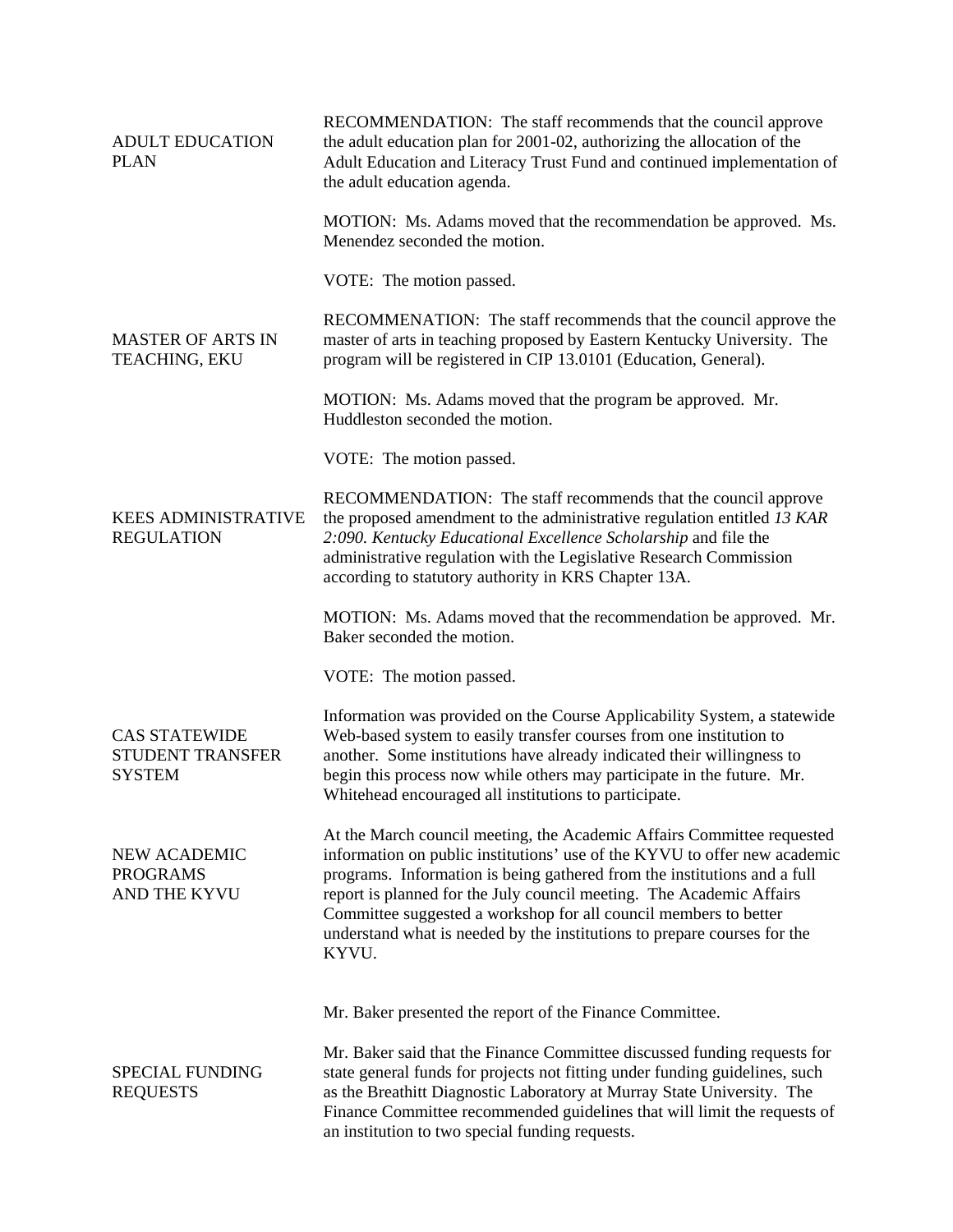MOTION: Mr. Baker moved that the guidelines and evaluation criteria be approved. Mr. Hackbart seconded the motion.

VOTE: The motion passed.

## TUITION-SETTING GUIDELINES

RECOMMENDATION: The staff recommends that the council approve the tuition-setting guidelines.

Mr. Baker noted that the guidelines had been discussed in recent meetings. The Finance Committee recommended changes to the guidelines as they appear in the agenda book: delete bullets 1 and 2; the new first bullet is only the first sentence; the remainder of that paragraph is the second bullet with the addition of a statement that the council staff will monitor and report annually to the council on the cost of college expenses.

MOTION: Mr. Baker moved that the guidelines be approved with the noted changes. Mr. Hackbart seconded the motion.

A discussion followed about charging non-Kentuckians higher tuition than Kentuckians. Mr. Huddleston recalled an earlier discussion about the desire to bring intellectual capital into the state and to allow each institution to experiment with its non-resident rate.

Mr. Hackbart said that the institutions have the flexibility to look at their market areas and make adjustments. He said reciprocity agreements may cover other concerns about competition.

Angela Martin, council vice president for finance, recommended that resident rates be lower than non-resident rates. She said that Governor Patton twice told the Strategic Committee on Postsecondary Education that he seeks brain gain but wants to make sure that strong students are recruited. The institutions also can attract students from out-of-state with scholarships.

Ms. Lich said that the guidelines say that the institutions should move toward producing tuition and fee revenue that is at least 37 percent of the total public funding for each institution. She asked for clarification that if an institution is below the 37 percent that it is supposed to move toward that point.

Ms. Martin said all institutions should be moving toward that percentage.

AMENDMENT TO MOTION: Ms. Lich amended the motion to delete "at least" in the third sentence, third bullet, and replace with the appropriate wording that would move the tuition revenue to a mid-point.

The amendment died for lack of a second.

Mr. Davies said that the 37 percent may need to be changed if budget cuts affect the institutions. If necessary, the staff will bring the guidelines back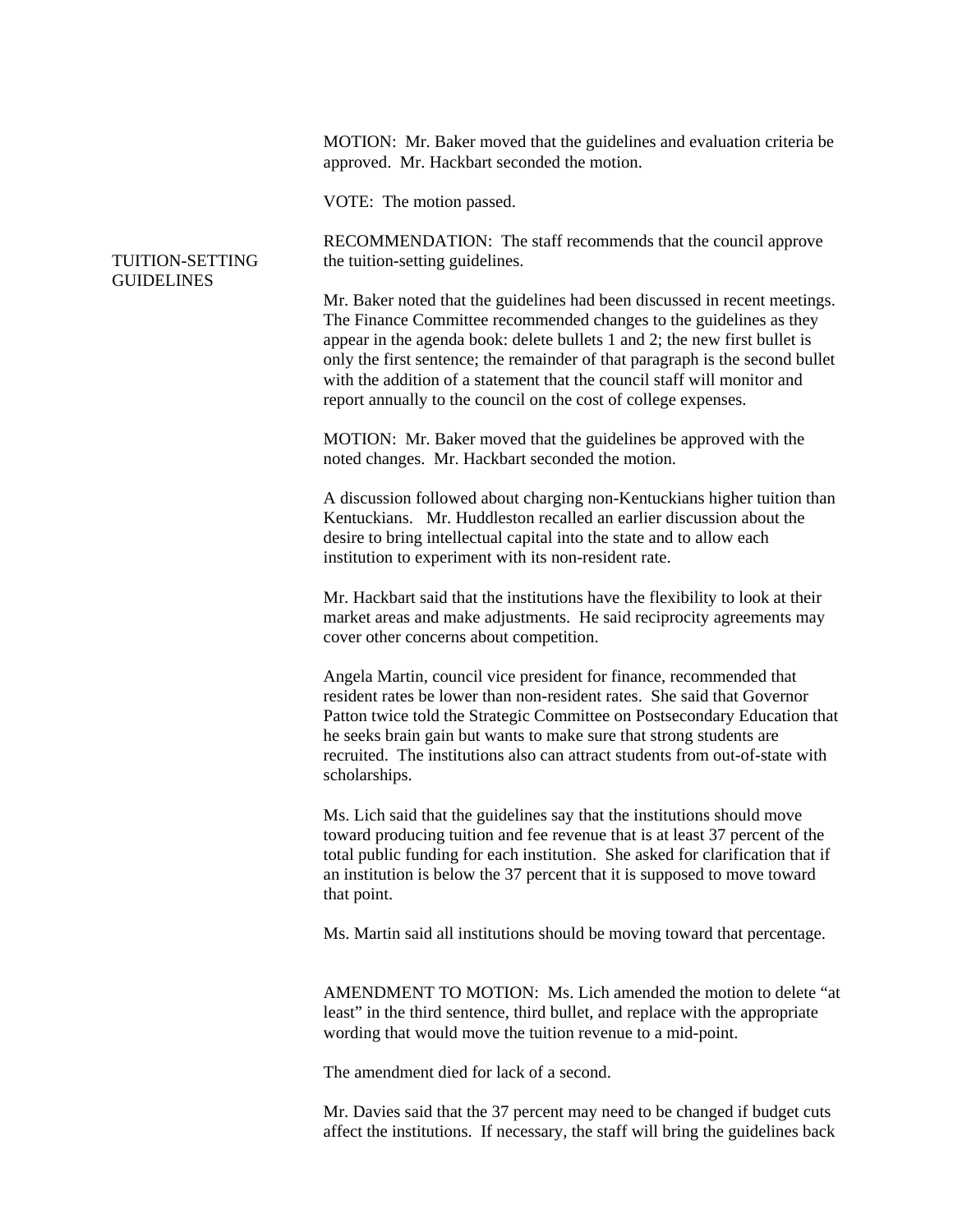| <b>RECIPROCITY</b><br><b>AGREEMENTS</b>      | to the council when the final budget recommendations are discussed in<br>November.                                                                                                                                                                                                                                                                                                                                                                                             |
|----------------------------------------------|--------------------------------------------------------------------------------------------------------------------------------------------------------------------------------------------------------------------------------------------------------------------------------------------------------------------------------------------------------------------------------------------------------------------------------------------------------------------------------|
|                                              | VOTE ON ORIGINAL MOTION: The motion passed with Ms. Lich and<br>Mr. Huddleston voting no.                                                                                                                                                                                                                                                                                                                                                                                      |
|                                              | RECOMMENDATIONS:                                                                                                                                                                                                                                                                                                                                                                                                                                                               |
|                                              | The staff recommends that the council approve reciprocity agreements<br>٠<br>between Kentucky and Ohio.                                                                                                                                                                                                                                                                                                                                                                        |
|                                              | The staff also recommends that the council approve the addition of<br>٠<br>Washington County, Indiana, and Jefferson Technical College and<br>Owensboro Technical College to the existing Kentucky and Indiana<br>reciprocity agreement.                                                                                                                                                                                                                                       |
|                                              | Mr. Baker noted the agreement with Indiana also includes the Community<br>College of Indiana and Northern Kentucky Technical College.                                                                                                                                                                                                                                                                                                                                          |
|                                              | MOTION: Mr. Baker moved that the recommendation be approved. Mr.<br>Hackbart seconded the motion.                                                                                                                                                                                                                                                                                                                                                                              |
|                                              | VOTE: The motion passed.                                                                                                                                                                                                                                                                                                                                                                                                                                                       |
| <b>SPACE PLANNING</b><br><b>GUIDELINES</b>   | A discussion item was included on the review of the space planning<br>guidelines to evaluate the need for new or renovated space at the public<br>colleges and universities for the 2000-02 capital projects recommendation.<br>The council contracted with Paulien and Associates Inc. to revise the<br>guidelines for research space at the doctoral universities. The council staff<br>will recommend revisions to the space planning guidelines at the July 30<br>meeting. |
| <b>CPE SIX-YEAR</b><br><b>CAPITAL PLAN</b>   | An information item was presented on the council's 2002-08 six-year<br>capital plan, which includes any capital project with an estimated cost of<br>\$400,000 or more or any equipment purchase with an estimated cost of<br>\$100,000 or more. The council will approve a 2002-04 capital<br>recommendation in November.                                                                                                                                                     |
| <b>ENDOWMENT MATCH</b><br>PROGRAM GUIDELINES | RECOMMENDATION: The staff recommends that the council revise the<br>2000-02 Endowment Match Program guidelines as follows: Matching<br>funds must be from external sources. General Fund appropriations and<br>student-derived revenues (for example, tuition and fees revenue) are not<br>eligible for matching funds.<br>MOTION: Mr. Baker moved that the recommendation be approved. Mr.<br>Hackbart seconded the motion.                                                   |
|                                              | VOTE: The motion passed.                                                                                                                                                                                                                                                                                                                                                                                                                                                       |
|                                              | Mr. Baker said that the Finance Committee created a subcommittee of Mr.<br>Greenberg, Mr. Hackbart, and Mr. Barger to review the guidelines. Mr.<br>Greenberg will chair the subcommittee.                                                                                                                                                                                                                                                                                     |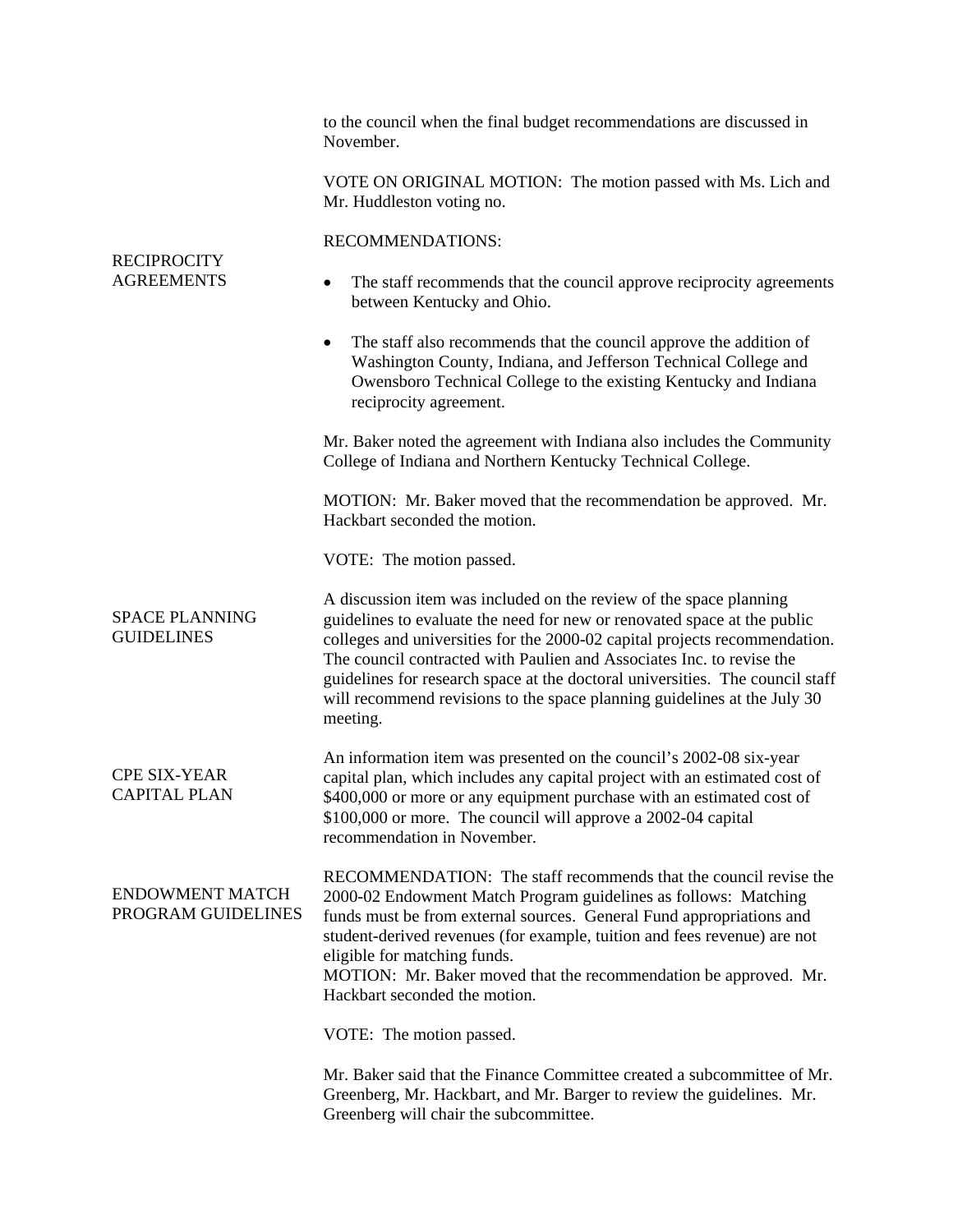| <b>UK ARBORETUM</b><br><b>VISITOR EDUCATION</b><br><b>CENTER PHASE I</b> | RECOMMENDATION: The staff recommends that the council approve<br>the University of Kentucky's request to construct Phase I of the Arboretum<br>Visitor Education Center with \$563,385 in private money.                                                                                                                                                                     |
|--------------------------------------------------------------------------|------------------------------------------------------------------------------------------------------------------------------------------------------------------------------------------------------------------------------------------------------------------------------------------------------------------------------------------------------------------------------|
|                                                                          | MOTION: Mr. Baker moved that the recommendation be approved. Ms.<br>Bertelsman seconded the motion.                                                                                                                                                                                                                                                                          |
|                                                                          | VOTE: The motion passed.                                                                                                                                                                                                                                                                                                                                                     |
| <b>MUSU RENOVATION</b><br>OF HART HALL<br><b>WATERLINES</b>              | RECOMMENDATION: The staff recommends that the council authorize<br>\$1,500,000 from the 2000-02 agency bond pool to Murray State University<br>for an emergency waterline project in Hart Hall. The staff also<br>recommends that Eastern Kentucky University be commended for<br>volunteering to reduce its agency bond authorization to assist Murray State<br>University. |
|                                                                          | MOTION: Mr. Baker moved that the recommendation be approved. Mr.<br>Hackbart seconded the motion.                                                                                                                                                                                                                                                                            |
|                                                                          | Mr. Baker said that this is a good example of cooperation between the two<br>institutions.                                                                                                                                                                                                                                                                                   |
|                                                                          | VOTE: The motion passed.                                                                                                                                                                                                                                                                                                                                                     |
| <b>TODD RESOLUTION</b>                                                   | Mr. Davies read a resolution commending Lee Todd for his service to the<br>council.                                                                                                                                                                                                                                                                                          |
|                                                                          | MOTION: Mr. Huddleston moved that the resolution be adopted. Mr.<br>Baker seconded the motion.                                                                                                                                                                                                                                                                               |
|                                                                          | VOTE: The motion passed.                                                                                                                                                                                                                                                                                                                                                     |
| <b>COUNCIL AUDIT</b>                                                     | Mr. Davies said that the staff is seeking the services of an auditor to<br>perform a financial audit. A request for proposals was issued and only one<br>response was received. For that reason, the staff will re-issue the RFP to<br>seek additional bids.                                                                                                                 |
| <b>NOMINATING</b><br><b>COMMITTEE</b>                                    | Mr. Baker said that the nominating committee will meet Wednesday, May<br>30, to discuss officers for next year. It is expected that the council will<br>take action on the nominating committee report during the June 4-5 retreat.                                                                                                                                          |
| <b>NEXT MEETING</b>                                                      | The next regular meeting is July 30. The council will have a retreat at<br>Shaker Village June 4-5.                                                                                                                                                                                                                                                                          |
| <b>ADJOURNMENT</b>                                                       | The meeting adjourned at 12:55 p.m.                                                                                                                                                                                                                                                                                                                                          |

\_\_\_\_\_\_\_\_\_\_\_\_\_\_\_\_\_\_\_\_\_\_\_\_\_\_\_\_\_\_\_\_